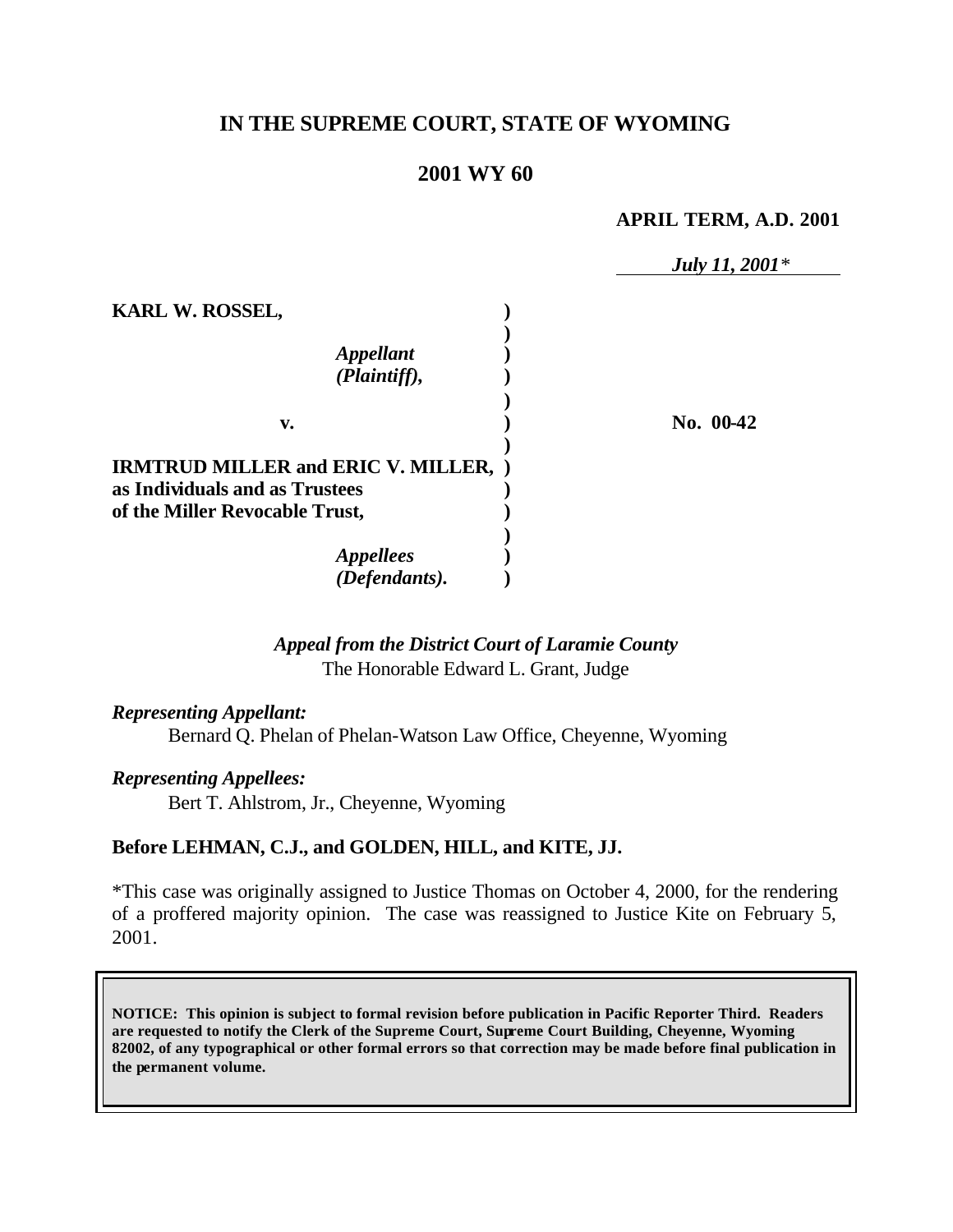#### KITE, Justice.

[¶1] This appeal presents a dispute between siblings. Karl Rossel sought imposition of a constructive trust and an accounting for real and personal property he contends was converted by his sister, Irmtrud Miller, and her husband, Eric Miller. He also sought a judgment for \$25,000, an amount he claimed was a debt owed by the Millers. The trial court imposed a partial constructive trust for Mr. Rossel on fifty-two and a half acres of the real property and awarded the Millers five acres described as the homestead plot. The complaint was dismissed with prejudice as it related to the personal property, including joint account funds and the \$25,000 alleged loan. We affirm.

#### **ISSUE**

[¶2] Mr. Rossel presents the following issue for our review:

Was the court's finding that a constructive trust should be imposed on only a portion of the assets transferred to a family member under an implied promise clearly erroneous?

The Millers did not provide a statement of the issues in their brief.

#### **FACTS**

[¶3] The facts presented in this appeal are often conflicting and complicated. Mr. Rossel is a German citizen while the Millers are United States citizens. In 1973, Mr. Rossel executed a contract with his mother in Germany which provided that upon her death he would inherit her home and garden located in Germany and he would be obligated to pay Mrs. Miller the equivalent of 50,000 German marks as her share of the inheritance.<sup>1</sup> The contract required the inheritance payment to be made in three installments over a three-year period.<sup>2</sup> In 1990, the mother died leaving Mr. Rossel with the obligation to satisfy the contract. He paid the first installment of \$20,000 to Mrs. Miller, but, due to financial problems, the next installment was delayed. In time, Mr. Rossel paid another installment of \$30,000 to Mrs. Miller.

[¶4] In 1992 or 1993, Mr. Rossel came to the United States with an interest in purchasing land in either Wyoming or Colorado. Mr. Miller accompanied Mr. Rossel to Cheyenne where they located fifty-seven and a half acres in Buford to purchase. The final purchase

<sup>&</sup>lt;sup>1</sup> There is not an explanation in the record as to the conversion rate from German marks to United States dollars for the periods of time at issue.

 $2^2$  The record does not reveal the exact amount which was to be paid in each installment.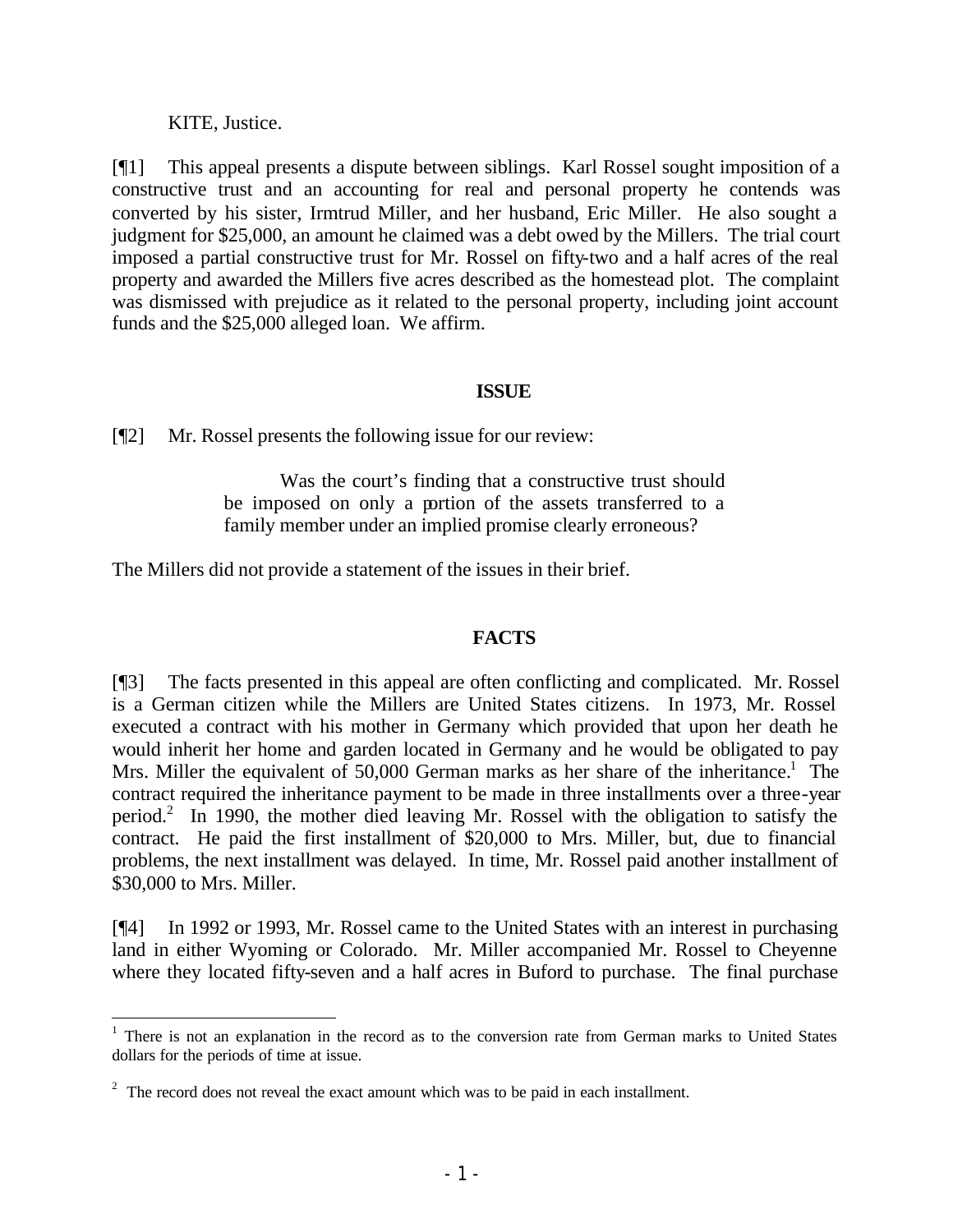price for the land was \$47,000. The proposed plan for the property was that Mr. Rossel would give the Millers enough land on which to build a house so Mr. Rossel and his family could stay with the Millers while visiting the United States. Mr. Rossel made an earnest money deposit of \$30,000, which left a balance of \$17,000 on the purchase price.

[¶5] At this point, the parties' versions of the events diverge. Upon his return to Germany, Mr. Rossel sent the Millers approximately \$61,000 which he claims was comprised of \$22,000 in satisfaction of the third and final installment of Mrs. Miller's inheritance, \$17,000 as the final payment on the Buford property, and an additional \$22,000 which was a supplementary gift for Mrs. Miller. Mrs. Miller maintains the \$22,000 was not a gift but rather was an additional payment toward the balance due on her inheritance.

[¶6] Mr. Rossel further asserts that, in 1993 or 1994, Mr. Miller called him and asked for a \$25,000 loan to buy a house in Cheyenne. The Millers claim they wanted to have a house in Cheyenne while they supervised the construction of the Buford home. The Millers contend they never asked Mr. Rossel for a loan but rather purchased the home with their own savings. Mr. Rossel did in fact wire \$25,000 and did not ask for or receive anything in writing to declare the terms of the alleged loan, including any mention of when or how the loan would be repaid. The Millers received the money the day before the closing on their new home. Mrs. Miller claims the \$25,000 was another justified payment on her inheritance.

[¶7] Mr. Rossel and Mrs. Miller also opened a joint bank account in Cheyenne. According to Mr. Rossel, the account allowed him to have money available when he visited the United States. Mr. Rossel also asserts the funds were intended to cover the costs of maintaining the real property. Improvements made on the land, including drilling a well and planting trees, were paid for with money from the joint account funded by Mr. Rossel. In addition, a truck and two all-terrain vehicles were purchased with joint account money.

[¶8] Upon a deterioration of relations between Mr. Rossel and the Millers, Mr. Rossel decided to build a home on the Buford property, as the planned construction for a home with the Millers had not been realized. Mr. Rossel foresaw a difficult time obtaining financing for the construction of the home as a foreign citizen. As a result, in January 1995 he executed a warranty deed which passed the entire Buford property to Eric and Irmtrud Miller as trustees of the Miller Revocable Trust with the intent that they would obtain a loan. Mr. Rossel claimed it was very clear that, after he repaid the loan, the property would be reconveyed to him. Mrs. Miller again claims the property was conveyed to her as part of her inheritance.

[¶9] In October or November of 1995, Mr. Rossel asked Mrs. Miller for paperwork which he needed for German tax purposes. He wanted the paperwork to identify the previous payment of \$22,000 as an inheritance payment, the remaining \$22,000 as a gift, and \$25,000 as a loan to the Millers. Mrs. Miller refused to supply the requested paperwork and cut off all further contact with Mr. Rossel. Subsequently, Mr. Rossel was not allowed on the Buford land, and the Millers denied his request for reconveyance of the land. In addition, Mrs. Miller transferred the approximate \$13,000 balance of the joint account into her own savings account.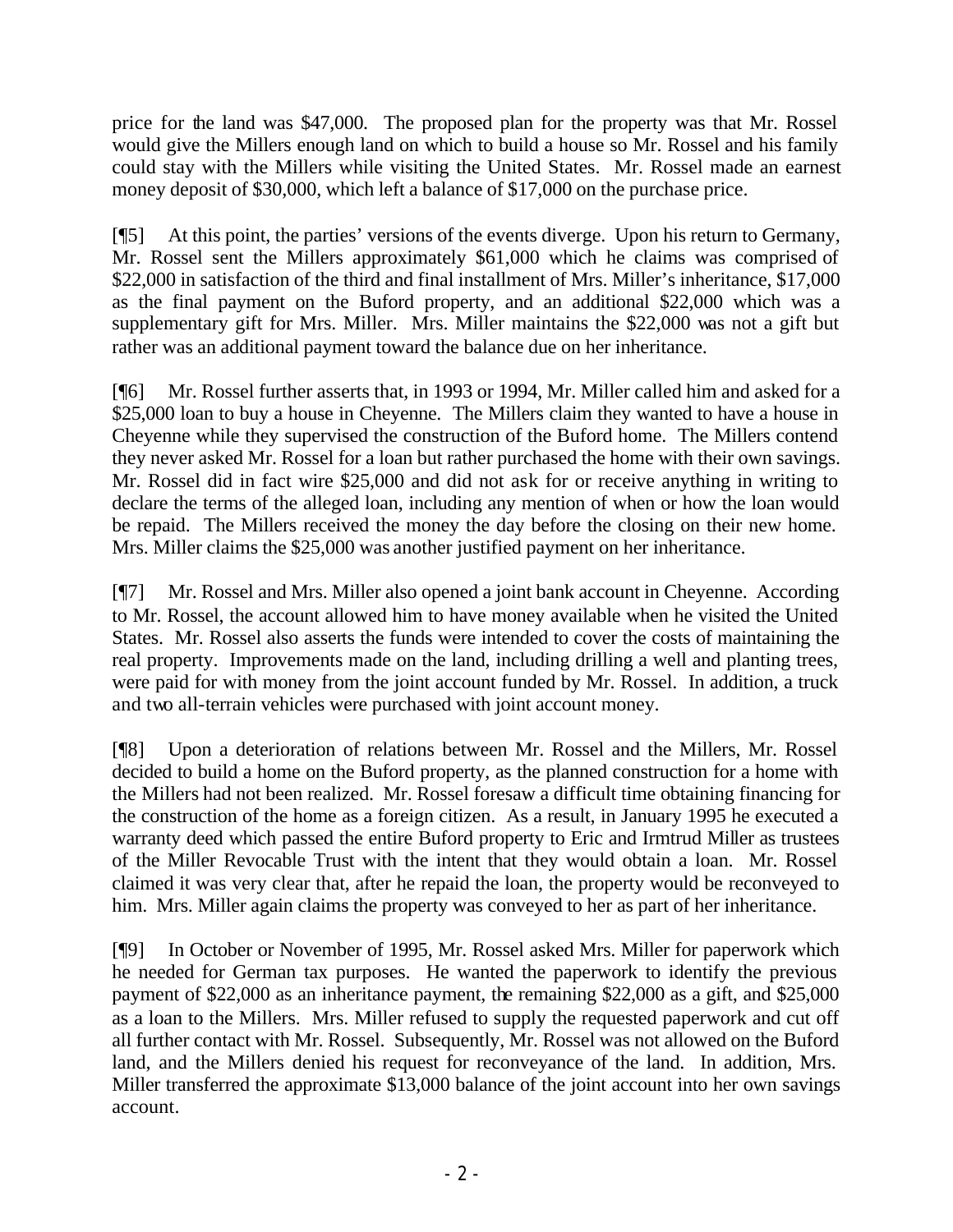[¶10] The basis for Mrs. Miller's contentions is that she had not received the full share of her inheritance. Mrs. Miller testified it was her understanding of German law that upon the death of a parent, if two children survive, each child receives fifty percent of the property. Mrs. Miller believed that the stated value of the property was 120,000 German marks and under the contract she was to receive only  $50,000$  marks, which was less than fifty percent.<sup>3</sup> She also questioned what was determined to be the value of the property, and, due to all the relevant circumstances, she believed Mr. Rossel actually owed her a total of \$150,000. Both parties testified regarding a ten-year "look-back period" under German law, which would allow Mrs. Miller to sue Mr. Rossel for an accounting of the funds and property acquired from their mother. Mrs. Miller claims she reached an agreement with Mr. Rossel not to pursue litigation against him in Germany on the basis of his promise to pay her the full share of her inheritance.

[¶11] The trial court heard the case without a jury on August 4, 1999. It found Mr. Rossel submitted certain sums of money and property to the Millers, which he insisted was to be held in constructive trust on his behalf. The trial court noted the Millers contended the money and property were delivered in payment of Mrs. Miller's share of her mother's estate, which Mr. Rossel controlled. In light of the often directly conflicting testimony, the trial court found the Millers' position more tenable and to be in conformance with the facts and circumstances of the case. The trial court imposed a partial constructive trust for Mr. Rossel on fifty-two and a half acres of land and awarded the Millers five acres described as the homestead plot. The claims pertaining to the personal property, which included the alleged \$25,000 loan and the joint account funds, were dismissed with prejudice. Mr. Rossel appealed the trial court's order.

#### **STANDARD OF REVIEW**

[ $[12]$ ] The purpose of special findings under W.R.C.P. 52(a) is to inform the appellate court of the underlying facts supporting the trial court's conclusions of law and disposition of the issues. *Hopper v. All Pet Animal Clinic, Inc.*, 861 P.2d 531, 538 (Wyo. 1993). While the findings are presumptively correct, the appellate court may examine all the properly admissible evidence in the record. *Id.* In accordance with W.R.C.P. 52(a), we will not set aside a trial court's findings of fact unless the findings are clearly erroneous. *McNeiley v. Ayres Jewelry Co.*, 886 P.2d 595, 597 (Wyo. 1994). "A finding is 'clearly erroneous' when[,] although there is evidence to support it, the reviewing court on the entire evidence is left with the definite and firm conviction that a mistake has been committed." *United States v. United States Gypsum Co.*, 333 U.S. 364, 395, 68 S. Ct. 525, 542, 92 L. Ed. 746 (1948); *see also McNeiley*, 886 P.2d at 597; *Hopper*, 861 P.2d at 538.

 $3$  Again, there is not an explanation in the record as to the conversion rate from German marks to United States dollars during the period at issue.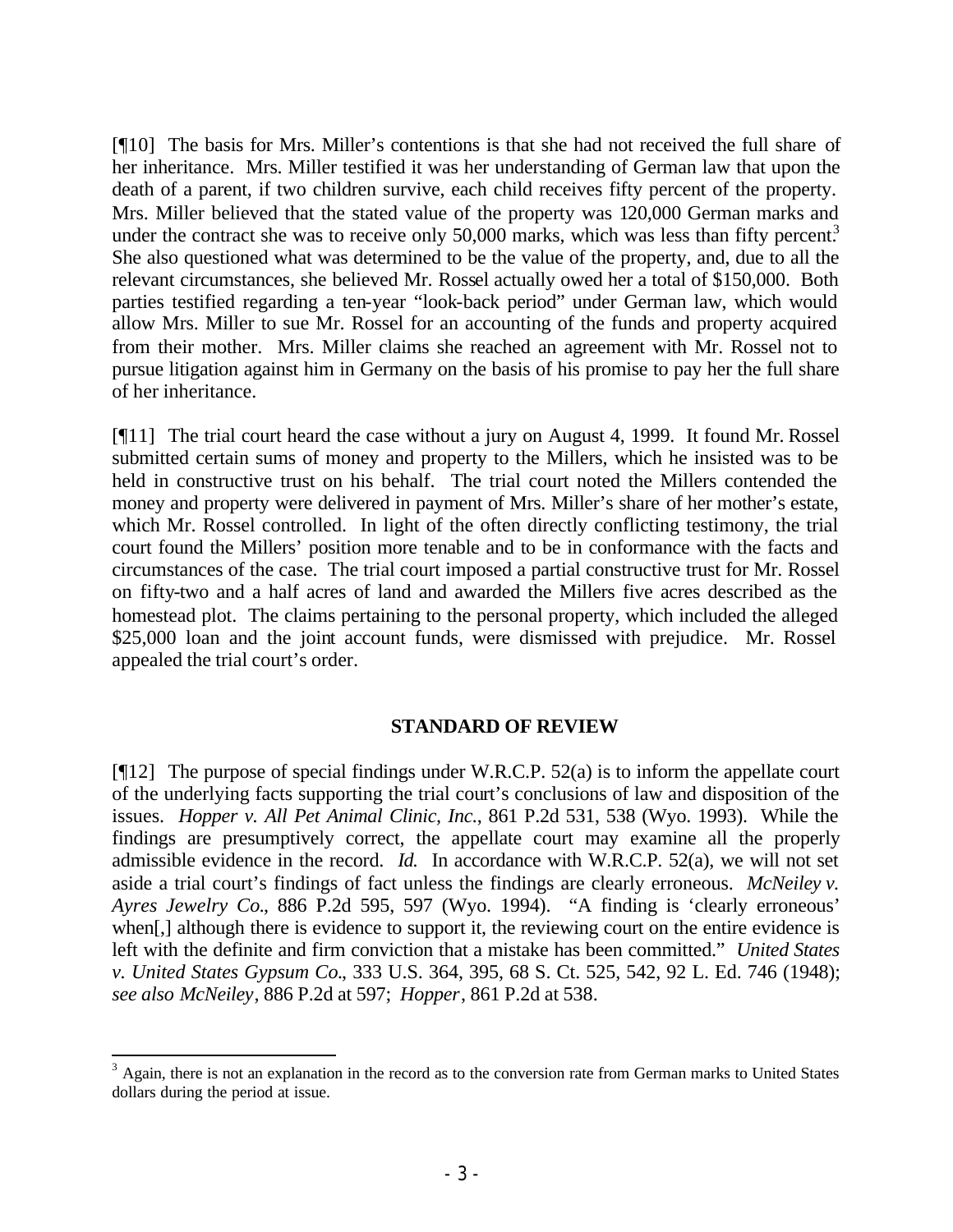### **DISCUSSION**

[¶13] A constructive trust arises by construction of the court when equity so demands. 76 Am. Jur. 2d *Trusts* § 200 (1992). It is an equitable remedy imposed to compel a person who unfairly holds a property interest to hold property in trust for the person for whom in equity and good conscience it should be held. *Id*. There must be some or all the following elements: a promise, either express or implied, a transfer made in reliance of that promise, and unjust enrichment. *Id.*, at § 205.

[¶14] The parties correctly state that we have approved the imposition of a constructive trust in proper circumstances. Mr. Rossel offers *Thomasi v. Koch*, 660 P.2d 806 (Wyo. 1983), as authority for the imposition of a constructive trust for real property in Wyoming. The facts in the instant case are clearly distinguishable from the facts in *Thomasi* in which all the necessary elements of a constructive trust were established. 660 P.2d at 811.

[¶15] Mr. Rossel also points to this court's decision in *Fuller v. Fuller*, 606 P.2d 306 (Wyo. 1980), wherein we found proper circumstances existed to impose a constructive trust. Again, the facts in *Fuller* are dissimilar. This court imposed a constructive trust based upon a finding of unjust enrichment. We noted that "Scott on Trusts, Vol. V, Third Edition (1967) § 462.2 at page 3417, says that a constructive trust 'arises where the retention of property would result in the unjust enrichment of the person retaining it.'" 606 P.2d at 309. Equity "abhors unjust enrichment." *Wantulok v. Wantulok*, 67 Wyo. 22, 50, 223 P.2d 1030, 1032 (1950); *see also Fuller*, 606 P.2d at 309. In the instant case, this court is not persuaded that unjust enrichment will result if the trial court's order stands.

[¶16] This court gives deference to the trial court's opportunity to assess the witnesses' credibility. *Hopper*, 861 P.2d at 538. The trial court referenced its overall impression that Mr. Rossel was a sophisticated handler of assets and yet he made all the substantial transfers of valuable property at issue in this case to Mrs. Miller without any writing or formal memorialization. This seemed inconsistent with his prior meticulous and cautious approach by which he properly formalized the contract with his mother, in part prompted out of concern that Mrs. Miller possessed ill motives. The trial court additionally found that Mr. Rossel sought to set up the property transfers in such a way that their ambiguous nature and purpose would suit his own intentions. In particular, the court alluded to his potentially unlawful conduct with the German revenue authorities. The court also found it significant that Mr. Rossel did in fact pay Mrs. Miller in excess of the 1973 contract requirements, which implied acknowledgment by Mr. Rossel that he owed Mrs. Miller more than he had originally paid her out of their mother's estate.

[¶17] The trial court recognized the directly conflicting accounts of the parties. As a result, it imposed a partial constructive trust with regard to the real estate excepting therefrom five acres of homestead property. The trial court found Mr. Rossel failed to meet his burden with regard to the joint account and, therefore, no constructive trust was warranted. Likewise, the trial court dismissed Mr. Rossel's claim seeking judgment for the alleged \$25,000 loan.